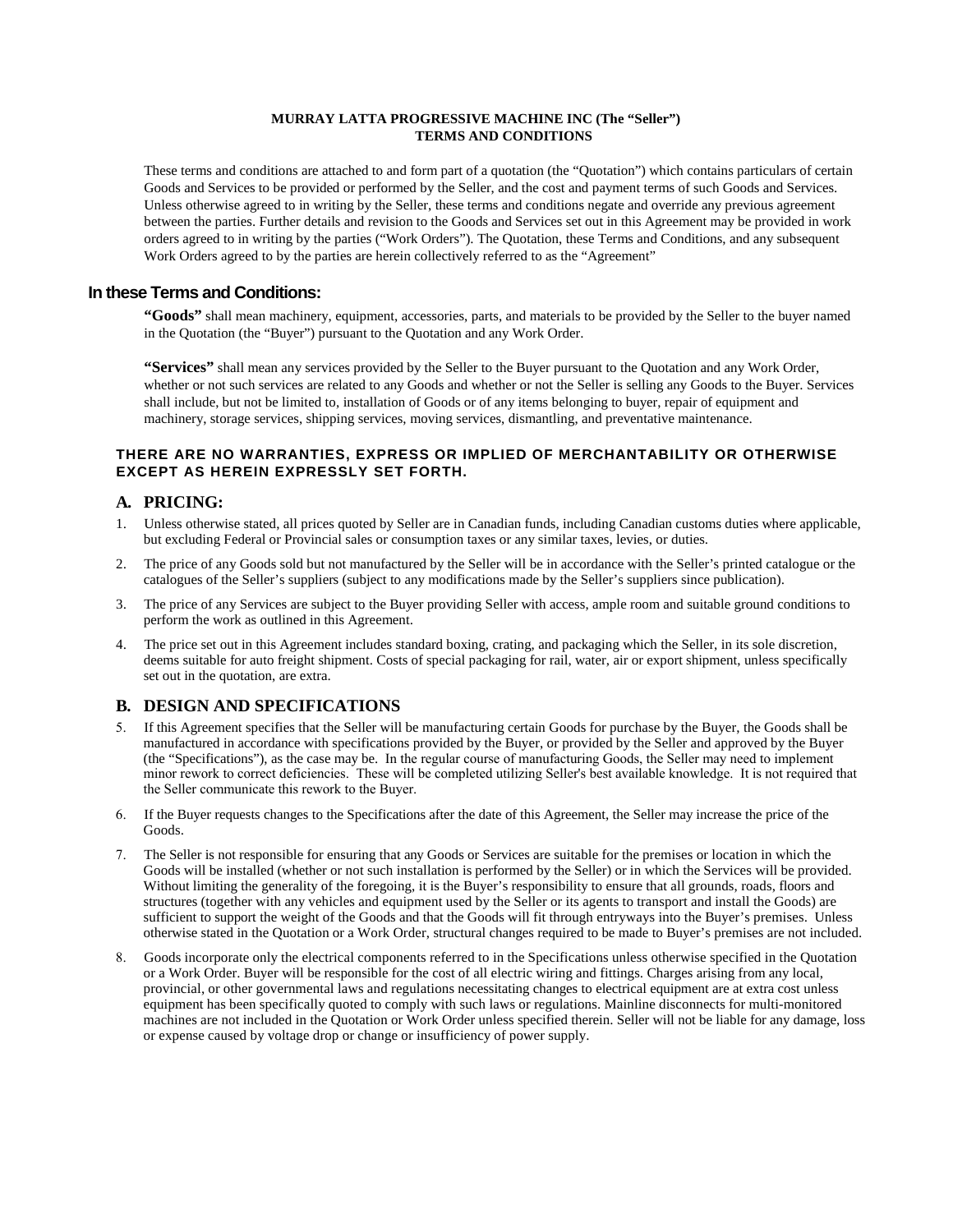#### **C. SHIPPING AND DELIVERY**

- 9. Any time or date named in any quotation for delivery is an estimate only. The Seller will not be liable for any damages or loss of the Buyer arising directly or indirectly out of delay in delivery.
- 10. The Seller shall notify the Buyer of its readiness to deliver the Goods and delivery shall be taken by the Buyer within the period specified in such notification.
- 11. If the Buyer does not accept delivery of the Goods during the specified delivery period, the Seller may, in its sole and unfettered discretion, store the Goods at the Seller's facility or other premises. During such storage, and notwithstanding anything to the contrary in this agreement, the Goods will be at the sole risk of the Buyer and the Seller shall not be responsible to insure, maintain or protect the Goods. The Buyer's obligation to pay the Seller for the Goods shall remain in full force and effect notwithstanding any damage or destruction to or theft of the Goods while they are being stored by the Seller pursuant to this section.
- 12. The Seller may charge the Buyer rent during such period of storage, in addition to, not in substitution for, any other payment or damages for which the Buyer may became liable to the Seller. Additional terms and conditions governing the terms of storage shall be governed by the Seller's form of Warehouse Receipt, available to the Buyer upon request.
- 13. Unless the Seller has specified in the Quotation that it will arrange for shipment to a destination specified by the Buyer, the Buyer shall take delivery of the Goods at the Seller's premises and shall make proper provision for the transport or collection of the Goods from the Seller's premises. If the Seller has agreed to arrange shipment or if the method of shipment has not been specified by the Buyer, the Seller may in its sole and unfettered discretion select a shipping method and carrier, and the Seller shall not be liable for damage or loss of the Goods even if the Seller was negligent in making such selection.
- 14. The Seller's responsibility for the Goods ends upon release of the Goods to Buyer or to a carrier selected by Seller or Buyer, as the case may be. Buyer shall bear all risk of damage to or loss of the Goods from the time the Seller releases the Goods to the Buyer or a carrier at Seller's premises.
- 15. Buyer shall examine the Goods upon receipt, and within five business days shall notify Seller in writing of any discrepancy between the type, number and quality of the Goods contracted for and those received. If such notice is not given, the Goods shall be deemed to be accepted by Buyer, and Buyer shall accept and pay for them in accordance to the payment terms agreed to by the parties.
- 16. If default is made by the Buyer in paying any sum due to Seller under this Agreement or any other agreement which the Buyer may have with the Seller, the Seller may, without notice and without prejudice to any other remedies, either suspend all further deliveries until payment is made or cancel the order and retain any Goods not yet delivered to Buyer for its own use absolutely.

### **D. MOVING AND RIGGING**

- 17. All transportation and warehousing of Goods and Services performed by Seller shall be governed by the terms and conditions by Sellers standard form Bill of Lading and Warehouse Receipt, respectively, copies of which are available from Seller upon request.
- 18. The quality, condition, contents and value of items stored, shipped, moved or rigged are not known to the Seller except as declared and described by the Buyer in writing.

# **E. SERVICES**

- 19. This section shall apply to Services performed by the Seller for the Buyer, as expressly set out in the Quotation or a Work Order. Unless otherwise expressly stated in the Quotation, all wiring and piping shall be performed by the Buyer's mechanics or contractors at the Buyer's expense. Services shall be provided by the Seller as and when instructed, verbally or in writing by the Buyer or its representatives. Where the Buyer has provided plans or drawings to assist or instruct Seller in performing Services, Seller may rely upon such plans or drawings. Any loss, damage or additional cost incurred due to such plans or drawings being erroneous or inadequate shall be solely at the expense and liability of the Buyer.
- 20. Without limiting the generality of the foregoing, where the Buyer has provided the Seller with weights of certain items and weight-bearing capacity of certain structures and surfaces, the Seller may rely upon such weights without independently verifying them, and the Buyer shall indemnify and hold harmless the Seller from any loss or damage resulting from inaccuracies in stated weights and capacities.
- 21. Amounts quoted for Services are based on the Seller's previous experience with similar installations. If, due to circumstances outside Seller's control, such Services require more labour or materials than Seller reasonably expects, Seller may increase the price accordingly.
- 22. Except where stated otherwise in the Quotation or a Work Order, the Seller shall have no responsibility for ensuring that any Goods or Services meet with seismic safety requirements required by any applicable authority, and the Buyer shall be solely responsible for ensuring seismic safety and shall instruct the Seller accordingly.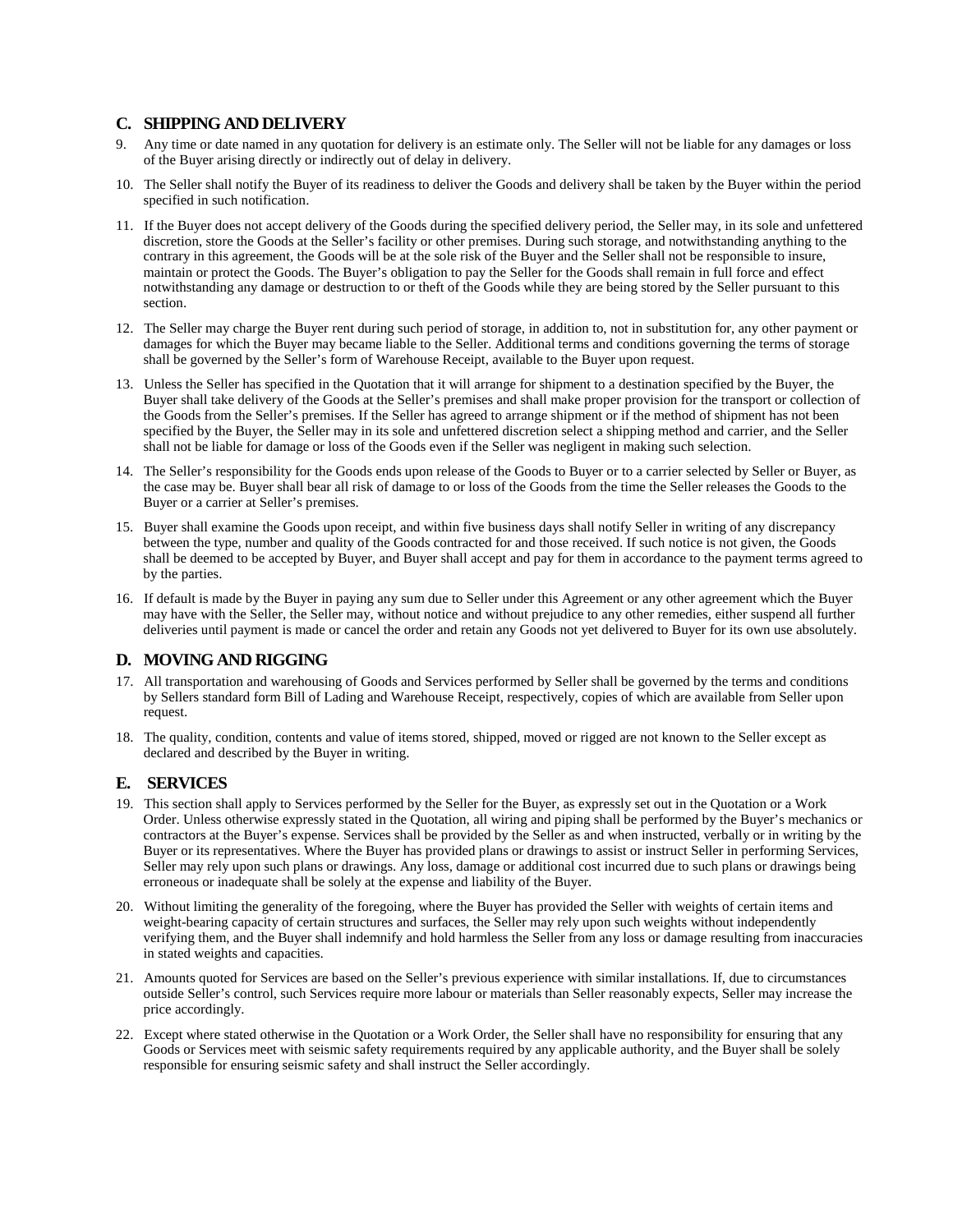# F. WARRANTY

- 23. Unless otherwise stated, all warranties provided by Seller pursuant to this agreement have a term of the lesser of:
	- a) one year from the date of delivery of the Goods; and
	- b) the date on which the Goods have been used for a total of 2000 operating hours, as determined by the Seller
	- c) (the "Warranty Period").
- 24. If the Seller has not been notified of a defect within the Warranty Period, then the defect shall be deemed to have arisen after the Warranty Period has expired.
- 25. Seller will repair or replace at its own cost all Goods of its own manufacture or manufactured by third parties exclusively for Seller and provided new to Buyer, which on examination by Seller are found by Seller to be defective in materials or workmanship . Goods not manufactured by or exclusively for Seller carry only the original manufacturer's warranty.
- 26. All warranty service repairs will be performed on weekdays, between 8:00 am to 5:00 pm local time. Warranty service repairs performed outside of the aforementioned hours by the Seller shall be subject to an hourly fee. If, in the reasonable opinion of the Seller, it would be impractical or uneconomical for the Seller to perform warranty service repairs at the Buyer's premises, the Seller shall arrange to have the Goods removed from the Buyer's premises and shipped to a location designated by the Seller for warranty service repairs. All costs of removal and reinstallation of the Goods and shipping of the Goods to and from the Seller's location shall be borne by the Buyer.
- 27. Where Seller has provided performance or production figures to the Buyer, such figures are based on experience obtained during tests by the Seller at the Seller's premises. Seller will not be liable to Buyer for failure to obtain equivalent results on any specific installation. If Goods fail to meet Seller's performance figures due to a defect in materials or workmanship, and Seller is notified of such failure during the Warranty Period, then the Seller shall repair or replace as reasonably necessary in order to ensure that such figures are met, provided however that if, in Seller's sole and unfettered discretion, it would be impractical or uneconomical for Seller to make such repairs or replacements, Seller may at its option remove and keep any such defective Goods and refund all payments made by the Buyer, and this Agreement shall be terminated.
- 28. Any and all warranties set out herein shall immediately be void and unenforceable if:
	- a) Buyer shall not have paid in full all invoices for Goods supplied or contract work performed by Seller when due, as set out in the terms of credit agreed to by the parties in this Agreement;
	- b) Buyer shall have permitted a person other than Seller, or a person approved or authorized by Seller, to effect any replacement or parts, maintenance adjustments or repairs to the Goods;
	- c) Buyer shall not have properly operated or maintained the Goods in accordance with instructions given or issued by Seller from time to time; or
	- d) Buyer shall have used any spare or replacement part not manufactured by or on behalf of Seller and supplied by Seller.

### **G. PURCHASE MONEY SECURITY AGREEMENT**

- 29. This section shall apply where the terms of payment state that the Buyer shall take delivery of any Goods before full and final payment for such goods is made, or where, for any reason, Buyer has taken delivery of any Goods without making full payment.
	- a) In consideration for the Seller providing the Goods to the Buyer, the Buyer hereby grants to the Seller a purchase money security interest in the any Goods provided pursuant to this Agreement as security for payment of all monies owing to the Seller by the Buyer and performance of all obligations of the Buyer under this Agreement.
	- b) The Buyer agrees to pay interest at a rate of 18% per annum on any amount outstanding and remaining payable to the Seller from the period commencing 30 days from the date of receipt of the Goods by the Buyer.
	- c) It will be a default if the Buyer fails to make any payment due under this Agreement or any other agreement between the Buyer and the Seller when due or on demand by the Seller, whichever is earlier.
	- d) All proceeds from the sale or other disposition of the Goods by the Buyer shall be held by the Buyer in trust for the Seller. Until the Seller has been paid in full for the Goods in accordance with this Agreement or any invoice relating to same, title to the Goods shall remain exclusively in the Seller. The Buyer shall insure the Goods for their full replacement value, which insurance, and any payments thereunder, shall be held for the benefit of the Seller.
	- e) The Buyer acknowledges receipt of a copy of this Agreement and waives all rights to receive from the Seller a copy of any financing statement, financing charge statement, or verification statement filed at any time in the Personal Property Registry in respect of this security agreement.
	- f) In the event of default of this Agreement or in the payment of any sums due to the Seller as aforesaid, the Seller may exercise any and all remedies afforded to secured parties by Part 5 of the Personal Property Security Act, including the seizure of the Goods.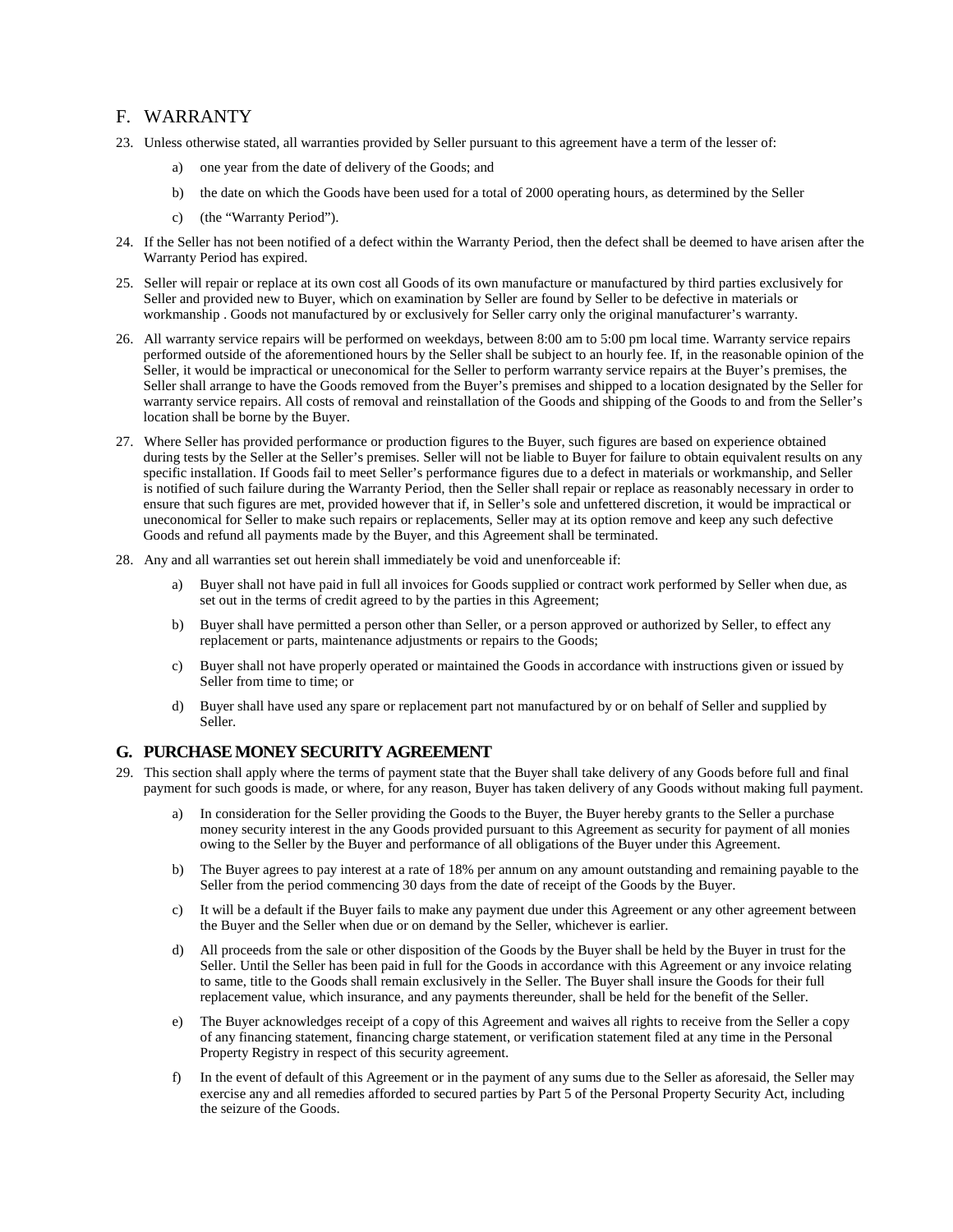### **H. GENERAL**

- 30. The Buyer shall indemnify the Seller for all loss, damage, and injury to Seller equipment and other property while such equipment is left on or near the Buyer's premises after hours of operation.
- 31. In addition to any other limitations of liability in this Agreement, Seller shall not be liable for:
	- a) Operational delays or consequential damages suffered by the Buyer (including any dismantling, re-installation or down-time) resulting from any defect in workmanship or material, or for labor costs incurred in replacing defective parts except where covered by the warranty set out herein;
	- b) Damages resulting from unauthorized use of substitute parts, modifications to equipment or machinery included in the Goods, or utilization of equipment or machinery for other than specified applications;
	- c) Damage, injury or loss of any kind to any property or person howsoever caused arising in connection with installation or use of the Goods supplied;
	- d) the consequences of any opinions, representations or technical advice given by the Seller, its agents, or its representatives in connection with the design, installation, or use of the Goods, unless given in writing;
	- e) Any risks which Buyer's insurance company considers to have been undertaken by Buyer by reason of the delivery, installation or use of the Goods supplied or the contract work; Buyer , in order to safeguard its own interests, should at once notify its insurance company of this order; or
	- f) Damage, injury, or loss to any property or persons due to improper use or malfunction of Goods supplied to Buyer through Seller by a third party supplier or manufacturer; proper use is that defined from time to time by the manufacturer's operation and maintenance manuals.
- 32. Damage, injury or loss caused directly or indirectly by the inadequacy or unfit condition of the Buyer's premises, including but not limited to:
	- a) losses incurred by the Seller due to unavailability of equipment and crew for work on other jobs;
	- b) damage to Seller's equipment and property on the job site;
	- c) injuries to any person; or
	- d) Damage or loss to any items owned by the Buyer that are in the possession of the Seller for storage, repair or any other purpose.
- 33. Without limiting anything else in this Agreement, the Buyer is also responsible for:
	- a) Supplying a balanced three-phase power supply at voltage set out in the Specifications, if so required;
	- b) All manufacturer-specified lubricants which may be required during installations
	- c) All rigging and handling of machinery at Buyer's premises, unless this Agreement says otherwise;
	- d) Providing a suitable foundation to manufacturer's specification to ensure accuracy of the Goods;
	- e) All travel expenses (air or other transportation, meals, hotel) reasonably incurred by Seller's personnel (whether employees, agents or contractors) on all service (including service required under warranty herein) to be performed outside the metropolitan areas of Vancouver, Edmonton, and Calgary; and
	- f) Providing commercially reasonable insurance coverage over all items owned by the Buyer that are in the possession of the Seller for storage, repair, or any other purpose.
- 34. If the Buyer cancels any order, the following charges shall apply:
	- a) If cancellation is prior to commencement of engineering, production or the assumption of any obligations by Seller for any materials or component parts, an amount equal to the down payment, if any, paid by Buyer to Seller in connection with the order cancelled; and
	- b) If cancellation is after commencement of engineering, production, performance of service or the assumption of any obligations by Seller for any materials or component parts, an amount equal to the total costs and expenses incurred by Seller to the date of cancellation for labor, materials and any charges made to Seller by its suppliers for cancellation, plus an amount equal to the down payment, if any, paid by Buyer to Seller in connection with the order cancelled.